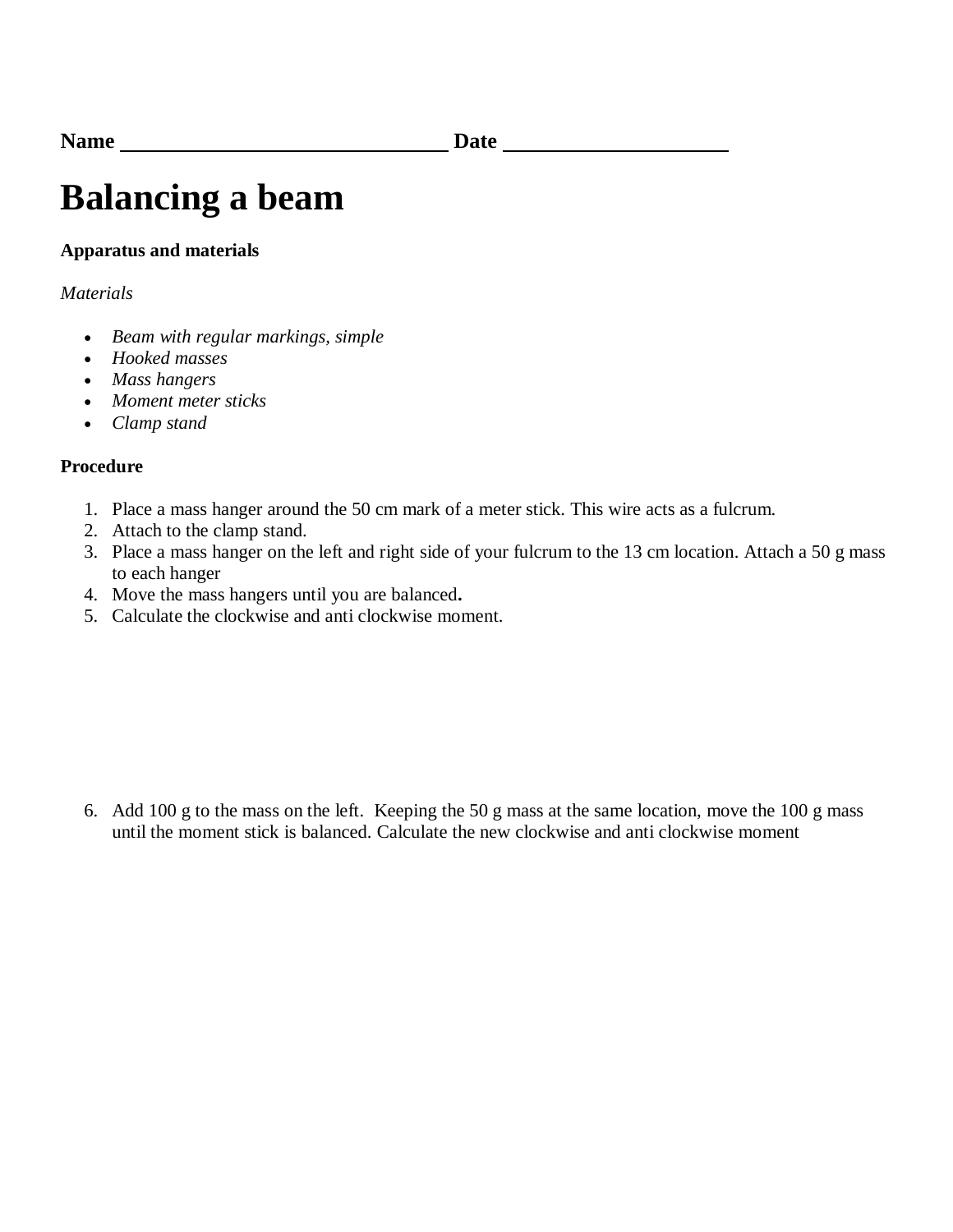7. Add 100 g to the mass on the right. DO NOT MOVE THE LOCATION OF THIS MASS. Adjust the fulcrum until the moment stick is balanced. Calculate the new clockwise and anti clockwise moment

8. Repeat the experiment 5 more times by varying the masses. Record your results